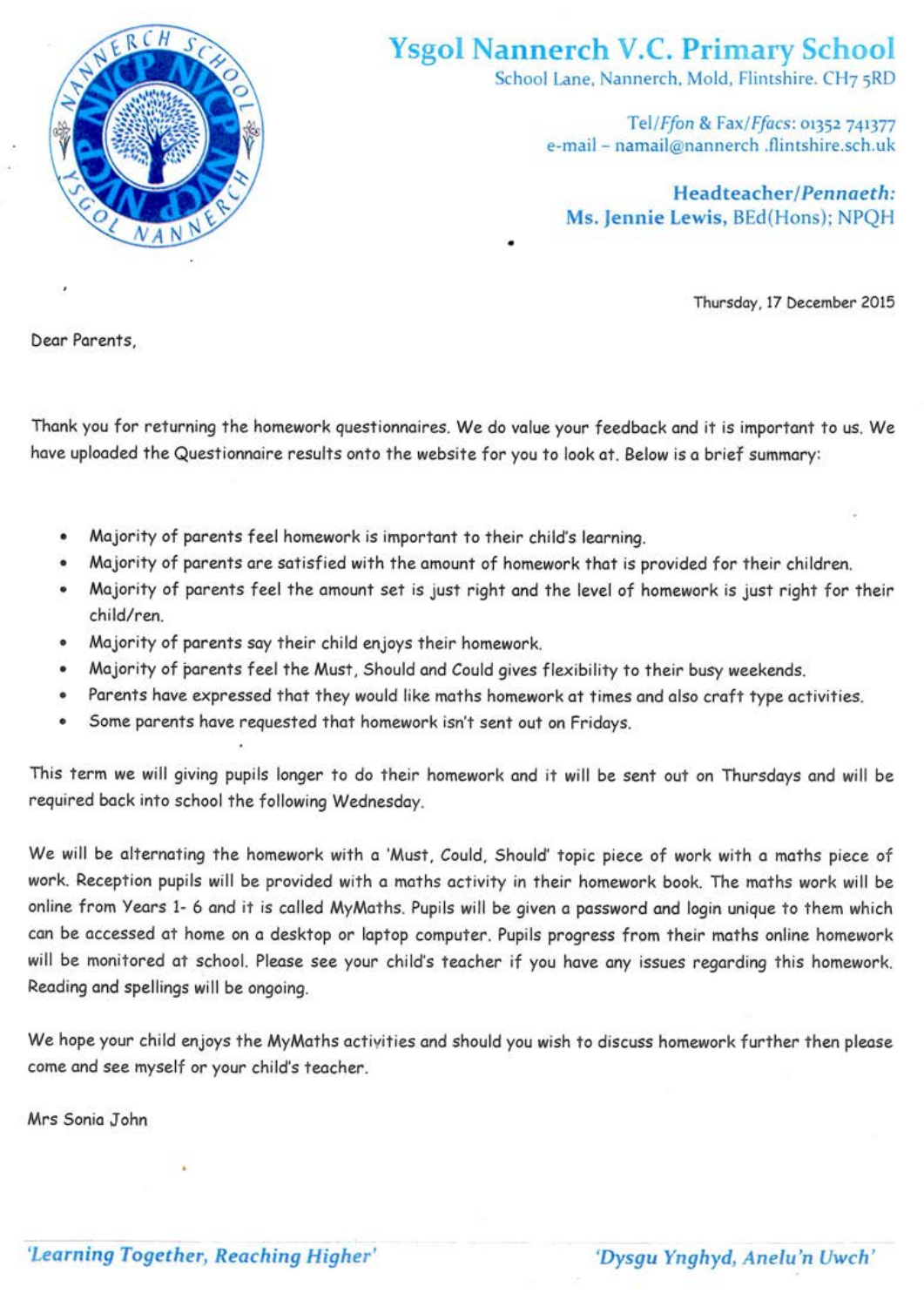## Homework Questionnaire Results

- 1. How important do you think homework is to your child's learning? Very important 37% Very Important + Important = 70% Important 33% Some importance 25% No importance 4%
- 2. Do you think the amount of homework given each week is Too much 13% About right 92% Not enough 0%
- 3. My child finds the level of homework Too hard 4% Just right 88% Too easy 12%

Do you feel the, Must, Should and Could homework is useful for your child/ren? Comment  $Yes = 83%$ 

> No Comment = 8% Useful to the Parents and not the Children =  $8\%$

4. Are you able to support your child at home with their homework?

Yes 87% Sometimes 16% No 0%

5. Overall, do you support homework being given out each week on a Friday? Yes 79% No 8% 12% Requested it was sent out on a Thursday or beginning of the week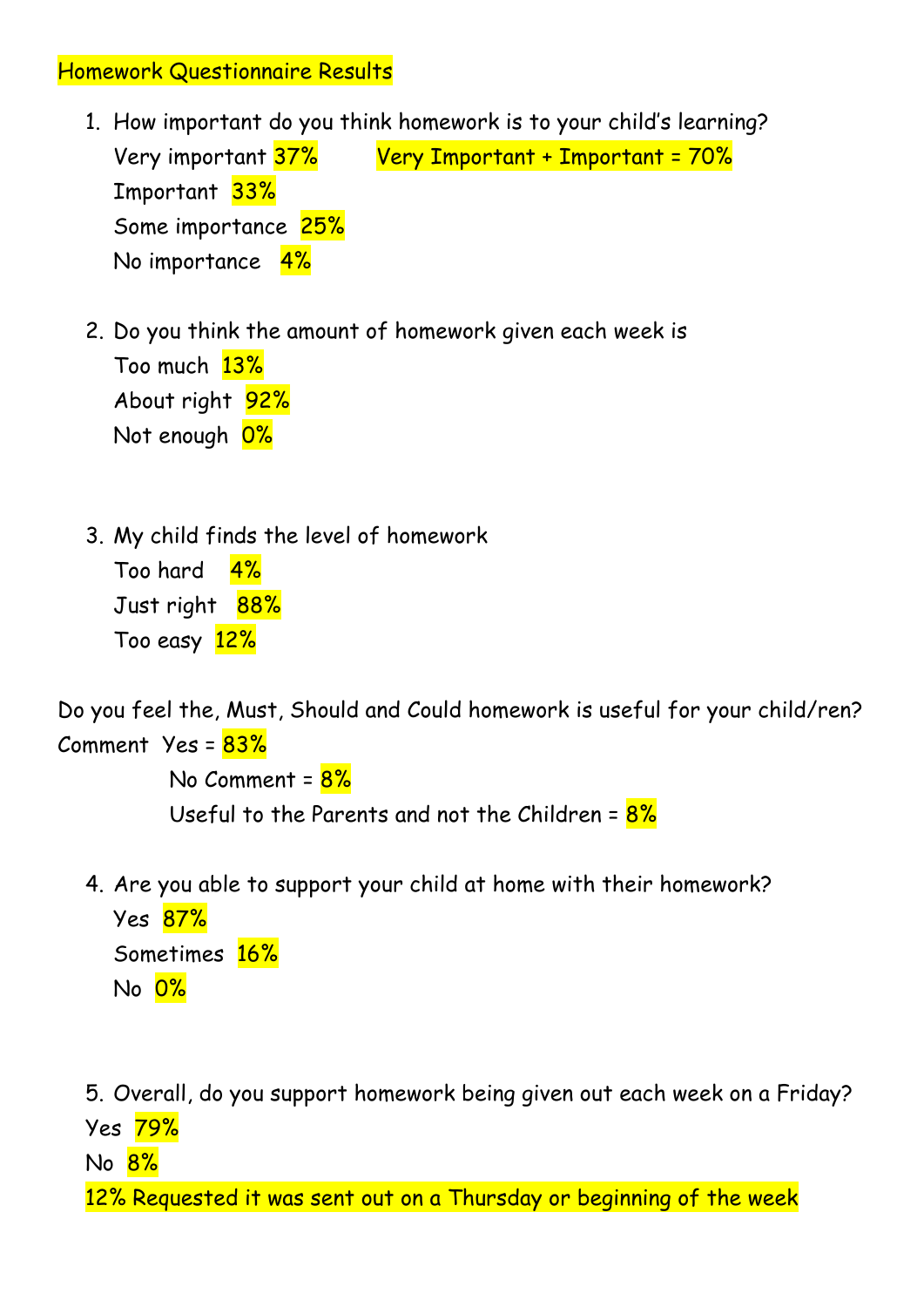6. The majority of homework sent out is reading and a topic based piece of work. Is there any other homework you would feel would benefit your child?

No 75%

Yes 25%

If Yes please comment: Maths, Craft, Rotate monthly as to the type of homework set.

- 7. Does your child enjoy the homework tasks that are set?
	- Yes 70% No 13% If no why? No Comments were made. 21% Sometimes

Do you have access to a laptop or desktop computer at home? Yes 96% No 4%

Would you welcome online homework sometimes? Yes 58% 4% on an ipad No 38%

Pupils Year groups: Reception – Year 6 24 Questionnaires returned to school

Summary:

- Majority of parents are satisfied with the amount of homework that is provided for their children.
- Majority of parents feel the amount set is just right and the level of homework is just right for their child/ren.
- Majority of parents say their child enjoys their homework.
- Majority of parents feel the Must, Should and Could gives flexibility to their busy weekends.